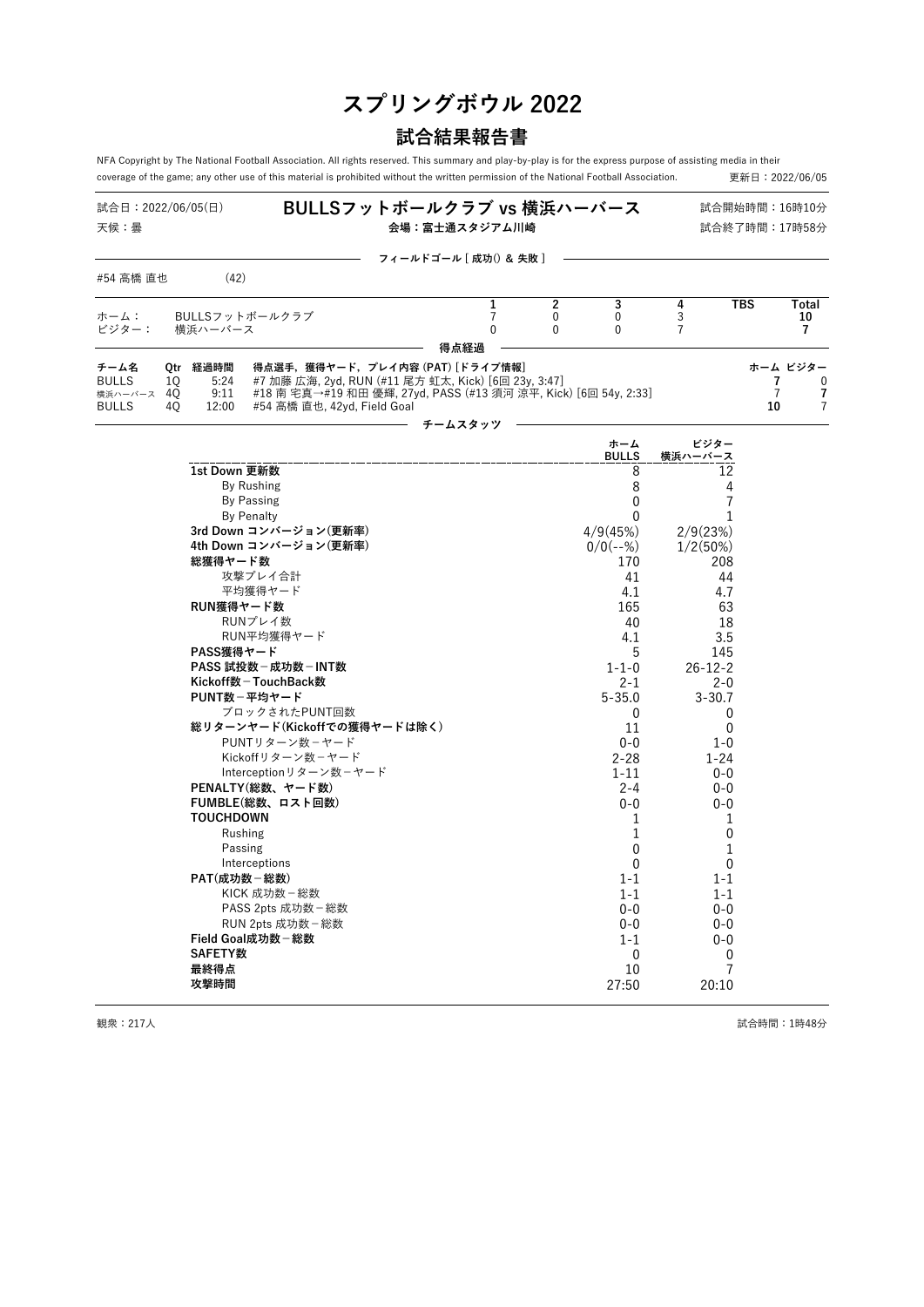**2022/06/05(日) 会場:富士通スタジアム川崎**

# **個人スタッツ**

| BULLSフットボールクラブ         |                |                |                |                |                |                |                      |          |                        |                | 横浜ハーバース        |                |                |                |                |                |
|------------------------|----------------|----------------|----------------|----------------|----------------|----------------|----------------------|----------|------------------------|----------------|----------------|----------------|----------------|----------------|----------------|----------------|
| <b>RUSHING</b>         |                |                |                | ATT YDS AVG    |                | LG             | TD                   |          | <b>RUSHING</b>         |                |                |                | ATT YDS AVG    |                | LG             | TD             |
| 菊地 駿介<br>#4            |                |                | 20             | 70             | 3.5            | 13             | $\Omega$             |          | #32 岡下勇雅               |                |                | 5              | 22             | 4.4            | 9              | $\overline{0}$ |
| #92 増田 純平              |                |                | 10             | 60             | 6.0            | 28             | $\mathbf{0}$         |          | #4 濱本 智吏               |                |                | $\overline{2}$ | 18             | 9.0            | 14             | $\mathbf 0$    |
| 加藤 広海<br>#7            |                |                | 7              | 32             | 4.6            | 8              | 1                    |          | #18 南宅真                |                |                | $\overline{c}$ | 13             | 6.5            | $\overline{7}$ | 0              |
| #30 吉原 息吹樹             |                |                | 3              | 3              | 1.0            | $\overline{c}$ | $\mathbf{0}$         |          | #36 鈴木友宏               |                |                | $\overline{7}$ | 8              | 1.1            | 6              | $\mathbf 0$    |
|                        |                |                |                |                |                |                |                      |          | #39 青木 俊介              |                |                | $\overline{c}$ | $\overline{2}$ | 1.0            | 4              | $\mathbf 0$    |
| Total                  |                |                | 40             | 165            | 4.1            | 28             | $\mathbf{1}$         |          | Total                  |                |                | 18             | 63             | 3.5            | 14             | $\mathbf{0}$   |
| <b>PASSING</b>         |                | ATT CMP YDS    |                | TD             | LG             | INT            | RT                   |          | <b>PASSING</b>         |                | ATT CMP YDS    |                | TD             | LG             | INT            | RT             |
| #7 加藤 広海               | $\overline{1}$ | $\overline{1}$ | 5              | $\overline{0}$ | 5              | $\overline{0}$ | 87.5                 |          | #18 南宅真                | 19             | $\overline{9}$ | 129            | $\mathbf{1}$   | 27             | $\mathbf{1}$   | 65.5           |
|                        |                |                |                |                |                |                |                      |          | #4  濱本 智吏              | $\overline{7}$ | 3              | 16             | 0              | 9              | $\mathbf{1}$   | 10.7           |
| Total                  | $\mathbf{1}$   | 1              | 5              | $\mathbf 0$    | 5              | 0              | 87.5                 |          | Total                  | 26             | 12             | 145            | 1              | 27             | 2              | 44.6           |
| <b>PASS RECEIVING</b>  |                |                |                | REC YDS AVG    |                | LG             | TD                   |          | <b>PASS RECEIVING</b>  |                |                |                | REC YDS AVG    |                | LG             | TD             |
| #11 尾方 虹太              |                |                | $\mathbf{1}$   | $\overline{5}$ | 5.0            | $\overline{5}$ | $\Omega$             |          | #19 和田優輝               |                |                | 3              | 62             | 20.7           | 27             | $\mathbf{1}$   |
|                        |                |                |                |                |                |                |                      |          | #41 谷田 侑介              |                |                | 4              | 33             | 8.3            | 15             | $\mathbf 0$    |
|                        |                |                |                |                |                |                |                      |          | #11 佐藤 寛人              |                |                | $\overline{c}$ | 20             | 10.0           | 11             | 0              |
|                        |                |                |                |                |                |                |                      |          | 山田 一輝<br>#8            |                |                | $\mathbf{1}$   | 17             | 17.0           | 17             | $\mathbf{0}$   |
|                        |                |                |                |                |                |                |                      |          | #17 岩田隆                |                |                | $\mathbf{1}$   | 9              | 9.0            | 9              | $\mathbf{0}$   |
|                        |                |                |                |                |                |                |                      |          | #44 井原 一輝              |                |                | $\mathbf{1}$   | 4              | 4.0            | 4              | 0              |
| Total                  |                |                | 1              | 5              | 5.0            | 5              | $\mathbf{0}$         |          | Total                  |                |                | 12             | 145            | 12.1           | 27             | 1              |
| <b>INTERCEPTIONS</b>   |                |                |                | NO YDS AVG     |                | LG             | TD                   |          | <b>INTERCEPTIONS</b>   |                |                |                | NO YDS AVG     |                | LG             | TD             |
| #92 増田 純平              |                |                | $\mathbf{1}$   | 11             | 11.0           | 11             | $\mathbf 0$          |          |                        |                |                |                |                |                |                |                |
| #3 築瀬 琉世               |                |                | 1              | $\mathbf 0$    | 0.0            | 0              | $\mathbf 0$          |          |                        |                |                |                |                |                |                |                |
| Total                  |                |                | $\overline{c}$ | 11             | 5.5            | 11             | $\mathbf{0}$         |          | Total                  |                |                | $\mathbf{0}$   | $\mathbf{0}$   | 0.0            | $\mathbf 0$    | $\mathbf 0$    |
| <b>PUNTING</b>         |                |                | NO YDS AVG NET |                |                | <b>TB IN20</b> | LG                   |          | <b>PUNTING</b>         |                | NO YDS AVG NET |                |                |                | <b>TB IN20</b> | LG             |
| #11 尾方 虹太              | 5              | 175            | 35.0           | 175            | $\overline{c}$ | $\overline{0}$ | 41                   |          | #13 須河 涼平              | $\overline{2}$ | 50             | 25.0           | 50             | $\mathbf{1}$   | $\mathbf{0}$   | 34             |
|                        |                |                |                |                |                |                |                      |          | #1 藤本 健士               | $\mathbf{1}$   | 42             | 42.0           | 42             | $\mathbf 0$    | $\mathbf 0$    | 42             |
| Total                  | 5              | 175            | 35.0           | 175            | 2              | $\mathbf{0}$   | 41                   |          | Total                  | 3              |                | 92 30.7        | 92             | $\mathbf{1}$   | $\Omega$       | 42             |
| <b>PUNT RETURNS</b>    |                |                | NO YDS AVG     |                | FC             | LG             | TD                   |          | <b>PUNT RETURNS</b>    |                |                | NO YDS AVG     |                | FC             | LG             | TD             |
|                        |                |                |                |                |                |                |                      |          | #8<br>山田 一輝            |                | $\mathbf{1}$   | $\mathbf{0}$   | 0.0            | $\mathbf{0}$   | $\mathbf{0}$   | $\Omega$       |
| Total                  |                | $\mathbf 0$    | $\mathbf 0$    | 0.0            | $\mathbf 0$    | $\mathbf{0}$   | $\mathbf 0$          |          | Total                  |                | $\mathbf{1}$   | $\mathbf 0$    | 0.0            | $\mathbf{0}$   | $\mathbf{0}$   | $\mathbf 0$    |
| <b>KICKOFF RETURNS</b> |                |                | NO YDS AVG     |                | FC             | LG             | TD                   |          | <b>KICKOFF RETURNS</b> |                |                | NO YDS AVG     |                | FC             | LG             | TD             |
| #1 村上 海渡               |                | $\overline{2}$ | 28             | 14.0           | $\mathbf 0$    | 15             | $\mathbf{0}$         |          | 山田 一輝<br>#8            |                | $\mathbf{1}$   | 24             | 24.0           | $\mathbf{0}$   | 24             | $\Omega$       |
| Total                  |                | $\overline{c}$ | 28             | 14.0           | $\mathbf{0}$   | 15             | $\mathbf{0}$         |          | Total                  |                | 1              | 24             | 24.0           | $\mathbf{0}$   | 24             | $\mathbf{0}$   |
|                        |                |                |                |                |                |                |                      |          |                        |                |                |                |                |                |                |                |
| その他 RETURNS            |                |                | NO YDS AVG     |                | FC             | LG             | TD                   |          | その他 RETURNS            |                |                | NO YDS AVG     |                | FC             | LG             | TD             |
| <b>Total</b>           |                | $\overline{0}$ | $\Omega$       | 0.0            | $\mathbf{0}$   | $\overline{0}$ | $\Omega$             |          | Total                  |                | $\overline{0}$ | $\overline{0}$ | 0.0            | $\overline{0}$ | $\overline{0}$ | $\overline{0}$ |
| BULLSフットボールクラブ         |                |                |                |                |                |                |                      |          |                        |                |                |                |                |                |                |                |
| <b>FUMBLES</b>         |                |                |                |                |                |                | FUM LOST OWN-REC YDS |          | TD FORCED OPP-REC YDS  |                |                | TD OUT-BDS     |                |                |                |                |
| Total                  |                |                |                | $\Omega$       | $\Omega$       |                | $\Omega$             | $\Omega$ | $\Omega$<br>$\Omega$   | $\Omega$       | $\Omega$       | $\Omega$       |                |                |                |                |
| 横浜ハーバース                |                |                |                |                |                |                |                      |          |                        |                |                |                |                |                |                |                |
| <b>FUMBLES</b>         |                |                |                |                |                |                | FUM LOST OWN-REC YDS |          | TD.<br><b>FORCED</b>   | OPP-REC YDS    |                | TD.            | <b>OUT-BDS</b> |                |                |                |
| Total                  |                |                |                | $\Omega$       | $\mathbf{0}$   |                | $\Omega$             | $\Omega$ | $\Omega$<br>$\Omega$   | $\Omega$       | $\Omega$       | $\Omega$       |                | $\Omega$       |                |                |
|                        |                |                |                |                |                |                |                      |          |                        |                |                |                |                |                |                |                |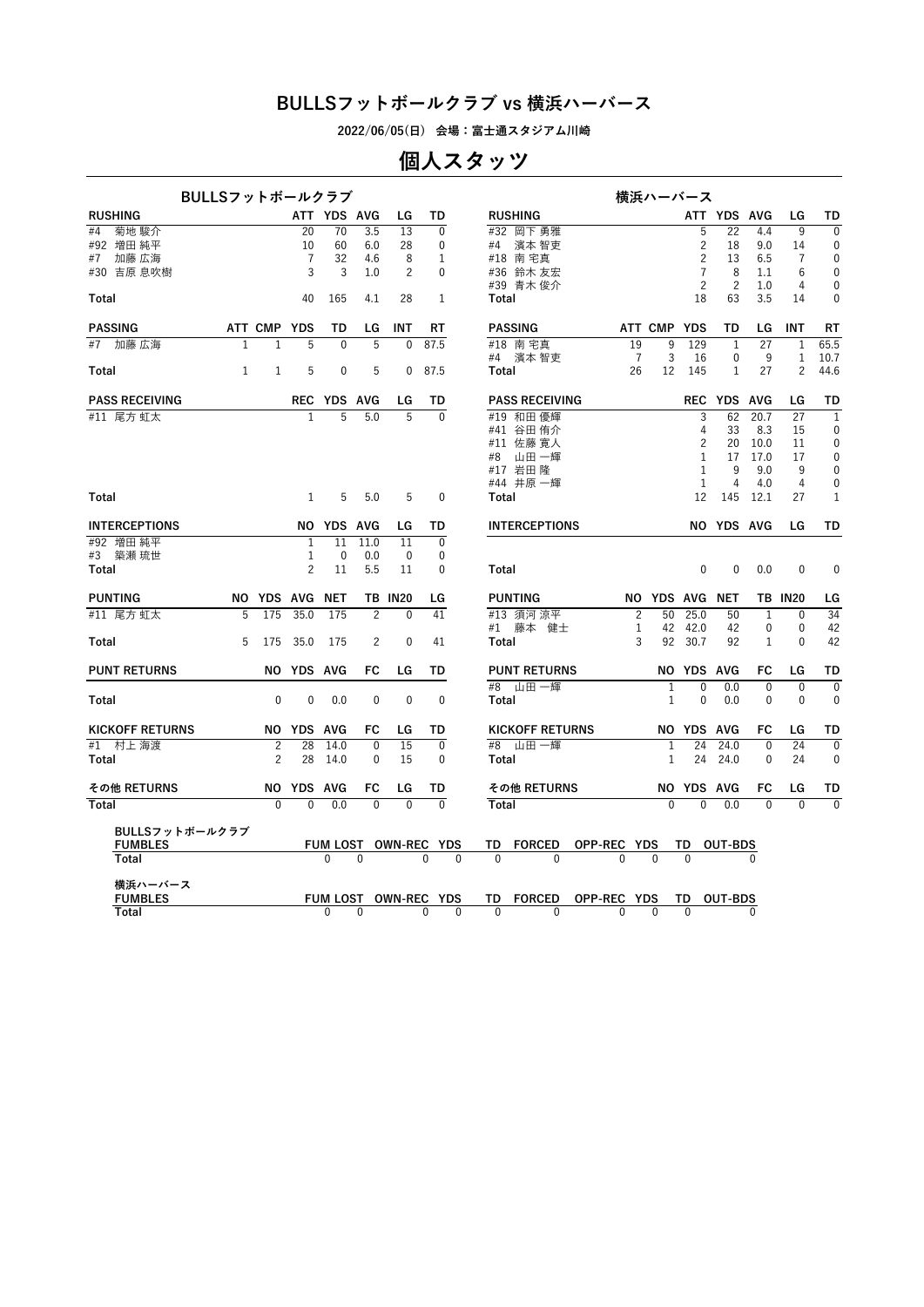**2022/06/05(日) 会場:富士通スタジアム川崎**

# **ドライブチャート**

|        |               | BULLSフットボールクラブ     |              |                          |                               |           |             |              |              |              |                       |                 |
|--------|---------------|--------------------|--------------|--------------------------|-------------------------------|-----------|-------------|--------------|--------------|--------------|-----------------------|-----------------|
| #<br>Q | Time<br>Start | Time<br><b>END</b> | Time<br>Poss | <b>Start</b><br>攻守交代時プレイ | <b>Start</b><br><b>BallOn</b> | #<br>Play | Yds<br>Gain | Yds<br>Pen   | Yds<br>Total | 1st<br>Down  | Last<br><b>BallOn</b> | End<br>攻守交代時プレイ |
|        | 10:23         | 6:36               | 3:47         | Interception             | <b>YH 23</b>                  | 6         | 23          | 0            | 23           |              | BU 0                  | TouchDown       |
|        | 5:40          | 3:32               | 2:08         | Punt                     | YH 42                         | 3         | 9           | 0            | 9            | $\mathbf{0}$ | YH 33                 | Punt            |
|        | 1:19          | 9:21               | 3:58         | Interception             | <b>BU 37</b>                  | 6         | 15          | 0            | 15           | 1            | YH 48                 | Punt            |
| 2      | 2:24          | 0:00               | 2:24         | Punt                     | <b>BU 20</b>                  | 4         | 19          | 0            | 19           |              | <b>BU 39</b>          | 2Q終了            |
| 3      | 12:00         | 7:57               | 4:03         | Kickoff                  | <b>BU 23</b>                  | 5         | 18          | 0            | 18           |              | BU 41                 | Punt            |
| 3      | 5:39          | 11:23              | 6:16         | Punt                     | <b>BU 22</b>                  | 9         | 37          | 0            | 37           | 2            | YH 41                 | Punt            |
| 4      | 7:47          | 5:22               | 2:25         | 4th Down $\times$        | <b>BU 14</b>                  | 3         | 4           | $\mathbf{0}$ | 4            | $\mathbf{0}$ | <b>BU 18</b>          | Punt            |
| 4      | 2:49          | 0:00               | 2:49         | Kickoff                  | <b>BU30</b>                   | 5         | 45          | 0            | 45           | 2            | YH 25                 | 試合終了            |
|        |               |                    |              |                          |                               |           |             |              |              |              |                       |                 |

**横浜ハーバース**

| #<br>Q | Time<br><b>Start</b> | Time<br><b>END</b> | Time<br>Poss | <b>Start</b><br>攻守交代時プレイ | <b>Start</b><br><b>BallOn</b> | #<br>Plav | Yds<br>Gain | Yds<br>Pen | Yds<br>Total | 1st<br>Down | Last<br><b>BallOn</b> | End<br>攻守交代時プレイ   |
|--------|----------------------|--------------------|--------------|--------------------------|-------------------------------|-----------|-------------|------------|--------------|-------------|-----------------------|-------------------|
|        | 12:00                | LO:23              | 1:37         | Kickoff                  | YH 24                         | 3         | 3           | 0          | 3            | 0           | YH 27                 | Interception      |
|        | 6:36                 | 5:40               | 0:56         | Kickoff                  | <b>YH 25</b>                  | 3         |             |            |              | 0           | YH 26                 | Punt              |
|        | 3:32                 | 1:19               | 2:13         | Punt                     | YH 20                         | 4         | 28          | 0          | 28           |             | YH 48                 | Interception      |
| ာ      | 9:21                 | 2:24               | 6:57         | Punt                     | YH 13                         | 14        | 53          |            | 53           | 4           | <b>BU 34</b>          | Punt              |
| 3      | 7:57                 | 5:39               | 2:18         | Punt                     | YH 29                         | 3         |             |            |              | 0           | YH 36                 | Punt              |
| 4      | 11:23                | 7:47               | 3:36         | Punt                     | YH 20                         | 11        | 62          | 4          | 66           | 4           | <b>BU 14</b>          | 4th Down $\times$ |
| 4      | 5:22                 | 2:49               | 2:33         | Punt                     | YH 46                         | 6         | 54          |            | 54           | 3           | BU 0                  | TouchDown         |
|        |                      |                    |              |                          |                               |           |             |            |              |             |                       |                   |

| 攻撃時間    |                | 1st  | 2nd  | 3rd  | 4th  | Total |
|---------|----------------|------|------|------|------|-------|
| Home    | BULLSフットボールクラブ | 7:14 | 5:03 | 9:42 | 5:51 | 27:50 |
| Visitor | 構浜ハーバース        | 4:46 | 6:57 | 2:18 | 6:09 | 20:10 |
|         |                |      |      |      |      |       |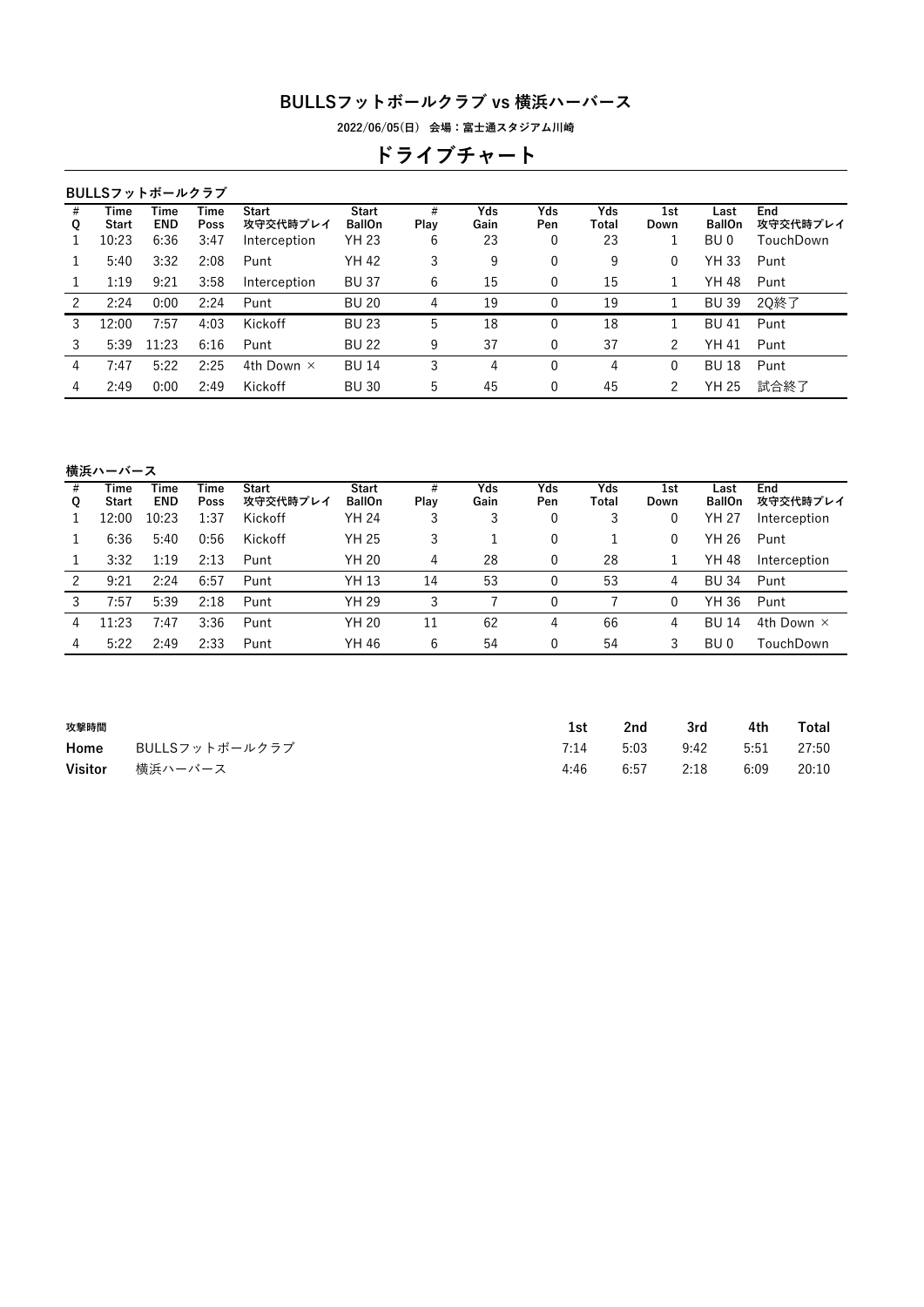**2022/06/05(日) 会場:富士通スタジアム川崎**

### **守備スタッツ**

|       | BULLSフットボールクラブ |            |             |             |     |           |              |                |              |              |              |             |
|-------|----------------|------------|-------------|-------------|-----|-----------|--------------|----------------|--------------|--------------|--------------|-------------|
|       |                | <b>TKL</b> | <b>ASK</b>  | <b>COMB</b> |     | $SK$ /YDS | TFL ∕YDS     |                | <b>INT</b>   | PD           | FF           | <b>FR</b>   |
| #24   | 筒井 圭介          | 3          | 0           | 3.0         | 0.0 | 0.0       |              | 3              | 0            | 0            | 0            | $\mathbf 0$ |
| #22   | 池田 哲生          | 2          | 0           | 2.0         | 0.0 | 0.0       | $\mathbf{0}$ | $\mathbf{0}$   | $\mathbf{0}$ | $\mathbf{0}$ | 0            | $\mathbf 0$ |
| #5    | 椙村 草太          | 2          | 0           | 2.0         | 0.0 | 0.0       | $\mathbf{0}$ | 0              | $\mathbf{0}$ | 1            | $\mathbf{0}$ | $\mathbf 0$ |
| #8    | 渡邉 啓太          | 1          | $\mathbf 0$ | 1.0         | 0.0 | 0.0       | 0            | $\mathbf{0}$   | $\mathbf{0}$ | 0            | 0            | $\mathbf 0$ |
| #21   | 小野 真稔          |            | 0           | 1.0         | 0.0 | 0.0       | 0            | 0              | $\mathbf{0}$ | 0            | $\mathbf{0}$ | $\mathbf 0$ |
| #54   | 高橋 直也          |            | $\mathbf 0$ | 1.0         | 0.0 | 0.0       | $\mathbf{0}$ | 0              | $\mathbf{0}$ | 0            | 0            | $\mathbf 0$ |
| #77   | 江原 圭介          |            | 0           | 1.0         | 0.0 | 0.0       |              | $\overline{c}$ | $\mathbf{0}$ | $\mathbf{0}$ | $\mathbf{0}$ | $\mathbf 0$ |
| #81   | 坪井 太郎          | 1          | $\mathbf 0$ | 1.0         | 0.0 | 0.0       | 0            | 0              | $\mathbf{0}$ | $\mathbf{0}$ | 0            | $\mathbf 0$ |
| #92   | 増田 純平          |            | 0           | 1.0         | 0.0 | 0.0       | 0            | 0              |              |              | 0            | $\mathbf 0$ |
| #3    | 築瀬 琉世          |            | $\mathbf 0$ | 1.0         | 0.0 | 0.0       | $\mathbf{0}$ | $\mathbf{0}$   | 1            | 0            | $\mathbf{0}$ | $\mathbf 0$ |
| Total |                | 14         | 0           | 14.0        | 0.0 | 0.0       | 2            | 5              | 2            | 2            | 0            | 0           |

 $TKL = Tackle$  AST = AsistTackle COMB = CombinedTackle SK = QB Sack TFL = Tackle For Loss **IN=Interception PD=Pass Defense FF=Forced Fumble FR=Fumble Recovery**

#### **横浜ハーバース**

|       |       | TKL | <b>ASK</b>   | <b>COMB</b> |     | $SK$ /YDS | TFL /YDS     |                | INT          | PD           | FF           | FR          |
|-------|-------|-----|--------------|-------------|-----|-----------|--------------|----------------|--------------|--------------|--------------|-------------|
| #97   | 伊藤 大貴 | 4   | 0            | 4.0         | 0.0 | 0.0       | $\mathbf{0}$ | $\mathbf{0}$   | $\mathbf{0}$ | $\mathbf 0$  | 0            | 0           |
| #0    | 近藤 大輝 | 3   | $\mathbf 0$  | 3.0         | 0.0 | 0.0       | $\mathbf{0}$ | $\mathbf{0}$   | 0            | $\mathbf{0}$ | 0            | 0           |
| #9    | 森 博昭  | 3   | $\mathbf 0$  | 3.0         | 0.0 | 0.0       | 0            | 0              | 0            | 0            | 0            | 0           |
| #91   | 八鍬 智也 | 3   | 0            | 3.0         | 0.0 | 0.0       | $\mathbf{0}$ | 0              | $\mathbf 0$  | $\mathbf 0$  | 0            | 0           |
| #95   | 田中 昂大 | 3   | $\mathbf 0$  | 3.0         | 0.0 | 0.0       | $\mathbf{0}$ | $\mathbf{0}$   | $\mathbf{0}$ | $\mathbf{0}$ | $\mathbf{0}$ | 0           |
| #33   | 本田 拓也 | 2   | 0            | 2.0         | 0.0 | 0.0       | 0            | 0              | 0            | $\mathbf 0$  | 0            | 0           |
| #53   | 野本 拓矢 | 2   | 0            | 2.0         | 0.0 | 0.0       | $\mathbf{0}$ | $\mathbf{0}$   | $\mathbf{0}$ | $\mathbf{0}$ | 0            | 0           |
| #1    | 藤本 健士 |     | $\mathbf 0$  | 1.0         | 0.0 | 0.0       | 0            | 0              | 0            | 0            | 0            | 0           |
| #7    | 藤本 勇仁 |     | $\mathbf 0$  | 1.0         | 0.0 | 0.0       | 0            | 0              | 0            | $\mathbf 0$  | 0            | $\mathbf 0$ |
| #29   | 平野 健斗 |     | $\mathbf{0}$ | 1.0         | 0.0 | 0.0       | $\mathbf{0}$ | $\mathbf{0}$   | $\mathbf{0}$ | $\mathbf{0}$ | $\mathbf{0}$ | 0           |
| #34   | 住本壮   |     | $\mathbf 0$  | 1.0         | 0.0 | 0.0       |              | $\overline{c}$ | $\mathbf{0}$ | $\mathbf{0}$ | $\mathbf{0}$ | 0           |
| #37   | 田邊 奨人 |     | 0            | 1.0         | 0.0 | 0.0       | 0            | 0              | 0            | $\mathbf 0$  | 0            | 0           |
| #57   | 青木 俊樹 |     | $\mathbf{0}$ | 1.0         | 0.0 | 0.0       |              | 1              | $\mathbf{0}$ | $\mathbf{0}$ | $\mathbf{0}$ | 0           |
| #99   | 井手 雅浩 |     | $\mathbf 0$  | 1.0         | 0.0 | 0.0       | $\Omega$     | 0              | $\mathbf{0}$ | $\mathbf{0}$ | 0            | 0           |
| Total |       | 27  | 0            | 27.0        | 0.0 | 0.0       | 2            | 3              | 0            | 0            | 0            | 0           |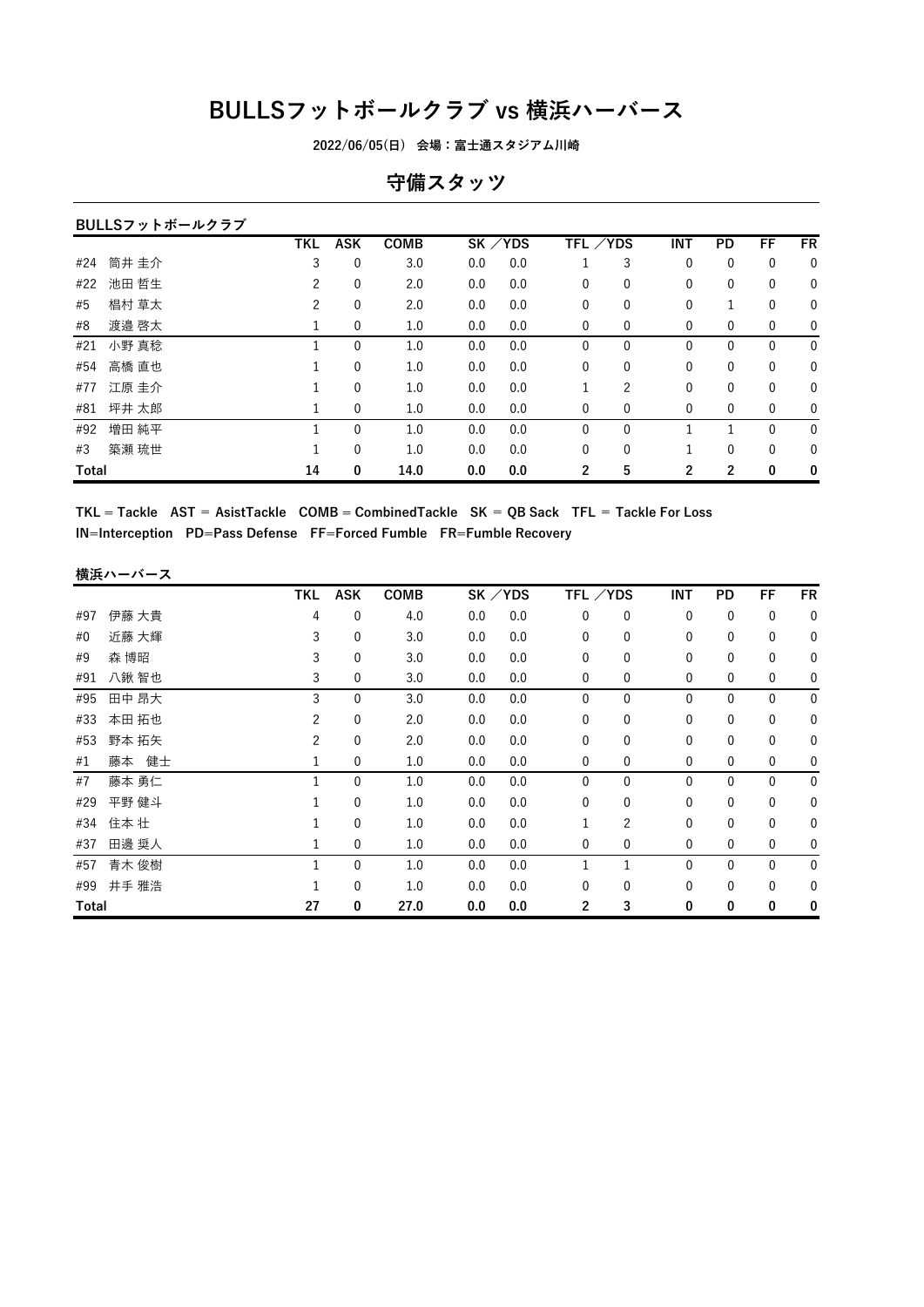**2022/06/05(日) 会場:富士通スタジアム川崎**

| Play by Play                        |                    |                                                       | <b>First Quarter</b>                                |   |                         |              |              |       |                              |    |
|-------------------------------------|--------------------|-------------------------------------------------------|-----------------------------------------------------|---|-------------------------|--------------|--------------|-------|------------------------------|----|
| <b>BU 35</b>                        | Kick-off           |                                                       | #54 高橋 直也 キック …YH 0, #8 山田 一輝 24yリターン               |   |                         |              |              |       |                              |    |
| 横浜ハーバース 12:00                       |                    |                                                       |                                                     |   |                         |              |              |       |                              |    |
| 1 & 10 - YH 24 L                    | <b>PASS</b>        | #4 濱本 智吏 → #41 谷田 侑介 3yパス(#8 渡邉 啓太)                   |                                                     |   |                         |              |              |       |                              |    |
| 2 & 7 - YH 27 R                     | RUN                | #32 岡下 勇雅 0yラン(#5 椙村 草太)                              |                                                     |   |                         |              |              |       |                              |    |
| 3 & 7 - YH 27 R                     | <b>PASS</b>        | #4 濱本 智吏 パス失敗, INTERCEPT #92 増田 純平 …YH 34, 11yリターン    |                                                     |   |                         |              |              |       |                              |    |
| BULLSフットボールクラブ 10:23                |                    |                                                       |                                                     |   |                         |              |              |       |                              |    |
| 1 & 10 - YH 23 R                    | <b>RUN</b>         | #30 吉原 息吹樹 0yラン(#95 田中 昂大)                            |                                                     |   |                         |              |              |       |                              |    |
| 2 & 10 - YH 23 M                    | <b>RUN</b>         | #4 菊地 駿介 5yラン(#0 近藤 大輝)                               |                                                     |   |                         |              |              |       |                              |    |
| 3 & 5 - YH 18 M                     | <b>RUN</b>         | #4 菊地 駿介 10yラン(#91 八鍬 智也)                             |                                                     |   |                         |              |              |       |                              | R1 |
| $1 & 6 - YH8 L$                     | <b>RUN</b>         | #30 吉原 息吹樹 2yラン(#0 近藤 大輝)                             |                                                     |   |                         |              |              |       |                              |    |
| 2& G - YH 6 L                       | <b>RUN</b>         | #7 加藤 広海 4yラン(#97 伊藤 大貴)                              |                                                     |   |                         |              |              |       |                              |    |
| 3& G - YH 2 R                       | <b>RUN</b>         | #7 加藤 広海 2yラン, TOUCHDOWN                              |                                                     |   |                         |              |              |       |                              |    |
|                                     |                    | Extra Point, #11 尾方 虹太 キック(H/#7 加藤 広海), GOOD          |                                                     |   |                         |              |              |       |                              |    |
|                                     |                    |                                                       | BU 7 YH 0, 6 plays, 23 yards, 0 penalty, 3:47 drive |   |                         |              |              |       |                              |    |
| <b>BU 35</b>                        | Kick-off           |                                                       | #54 高橋 直也 キック ,タッチバック                               |   |                         |              |              |       |                              |    |
| 横浜ハーバース 6:36                        |                    |                                                       |                                                     |   |                         |              |              |       |                              |    |
| 1 & 10 - YH 25 L                    | PASS               | #4 濱本 智吏 パス失敗                                         |                                                     |   |                         |              |              |       |                              |    |
| 2 & 10 - YH 25 L                    | RUN                | #36 鈴木 友宏 1yラン(#24 筒井 圭介)                             |                                                     |   |                         |              |              |       |                              |    |
| 3&9 - YH 26 L                       | PASS               | #4 濱本 智吏 パス失敗                                         |                                                     |   |                         |              |              |       |                              |    |
| 4&9 - YH 26 L                       | PUNT               | #13 須河 涼平 パント,アウト・オブ・バウンズ                             |                                                     |   |                         |              |              |       |                              |    |
| BULLSフットボールクラブ 5:40                 |                    |                                                       |                                                     |   |                         |              |              |       |                              |    |
| 1 & 10 - YH 42 R                    | RUN                | #30 吉原 息吹樹 1yラン(#33 本田 拓也)                            |                                                     |   |                         |              |              |       |                              |    |
| 2 & 9 - YH 41 R                     | RUN                | #4 菊地 駿介 0yラン(#7 藤本 勇仁)                               |                                                     |   |                         |              |              |       |                              |    |
| 3&9 - YH41 R                        | RUN                | #4 菊地 駿介 8yラン(#9 森 博昭)                                |                                                     |   |                         |              |              |       |                              |    |
| 4 & 1 - YH 33 L                     | <b>PUNT</b>        | #11 尾方 虹太 パント, タッチバック                                 |                                                     |   |                         |              |              |       |                              |    |
| 横浜ハーバース 3:32                        |                    |                                                       |                                                     |   |                         |              |              |       |                              |    |
| 1 & 10 - YH 20 M                    | RUN                | #32 岡下 勇雅 9yラン(#81 坪井 太郎)                             |                                                     |   |                         |              |              |       |                              |    |
| 2 & 1 - YH 29 R                     | <b>PASS</b>        | #18 南 宅真 → #8 山田 一輝 17yパス                             |                                                     |   |                         |              |              |       |                              | P1 |
| 1 & 10 - YH 46 R                    | <b>RUN</b>         | #36 鈴木 友宏 2yラン(#5 椙村 草太)                              |                                                     |   |                         |              |              |       |                              |    |
| 2 & 8 - YH 48 M                     | <b>PASS</b>        | #18 南 宅真 パス失敗, INTERCEPT #3 築瀬 琉世 …BU 37, NOリターン      |                                                     |   |                         |              |              |       |                              |    |
| BULLSフットボールクラブ 1:19                 |                    |                                                       |                                                     |   |                         |              |              |       |                              |    |
| 1 & 10 - BU 37 R<br>2 & 9 - BU 38 L | <b>RUN</b><br>PASS | #4 菊地 駿介 1yラン(#97 伊藤 大貴)<br>#7 加藤 広海 → #11 尾方 虹太 5yパス |                                                     |   |                         |              |              |       |                              |    |
|                                     |                    |                                                       |                                                     |   |                         |              |              |       |                              |    |
| <b>END OF QUARTER</b>               |                    | Score                                                 | <b>Time Poss</b>                                    | R | <b>First Downs</b><br>P | X            | T.           | 3Down | <b>Efficiencies</b><br>4Down |    |
| BULLSフットボールクラブ                      |                    | 7                                                     | 7:14                                                | 1 | 0                       | 0            | $\mathbf{1}$ | 1/2   | 0/0                          |    |
| 構近ハーバース                             |                    | $\Omega$                                              | 4.46                                                |   | 0 1                     | $\mathbf{0}$ | $\mathbf{1}$ | 0/2   | 0/0                          |    |

**横浜ハーバース <sup>0</sup> 4:46 <sup>0</sup> <sup>1</sup> <sup>0</sup> <sup>1</sup> 0/2 0/0**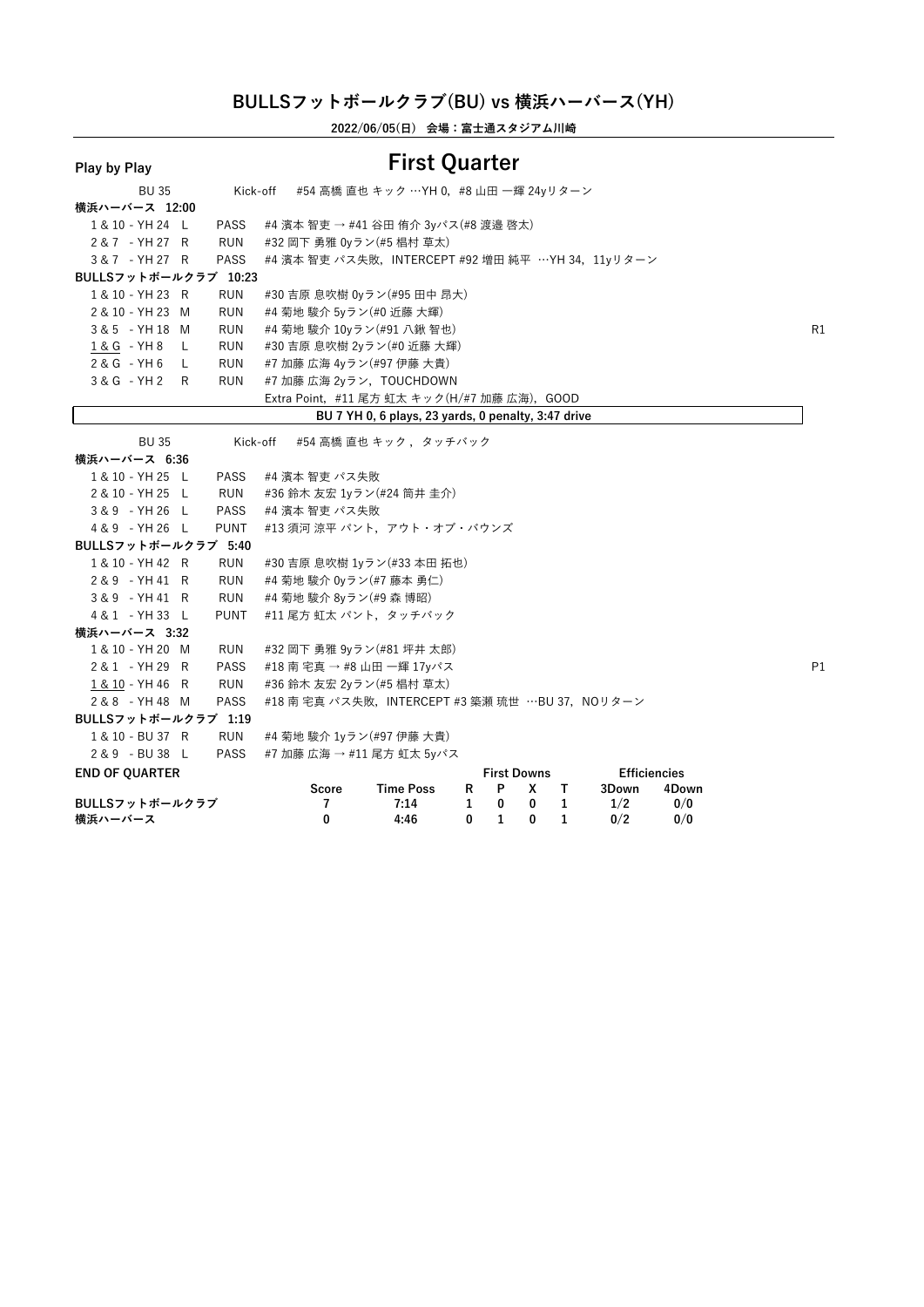**2022/06/05(日) 会場:富士通スタジアム川崎**

# **Play by Play Second Quarter**

| 構近ハーバース               |             | $\Omega$                            | 6:57             |                | $\frac{1}{3}$ | $\mathbf{0}$            | 4              | 1/3   | 1/1                          |                |
|-----------------------|-------------|-------------------------------------|------------------|----------------|---------------|-------------------------|----------------|-------|------------------------------|----------------|
| BULLSフットボールクラブ        |             | 7                                   | 5:03             | $\overline{2}$ | $\bf{0}$      | $\bf{0}$                | $\overline{2}$ | 1/2   | 0/0                          |                |
| <b>END OF QUARTER</b> |             | Score                               | <b>Time Poss</b> | R              | P             | <b>First Downs</b><br>X | $\top$         | 3Down | <b>Efficiencies</b><br>4Down |                |
| 2 & 5 - BU 36 L       | <b>RUN</b>  | #4 菊地 駿介 3yラン(#91 八鍬 智也)            |                  |                |               |                         |                |       |                              |                |
| 1 & 10 - BU 31 L      | <b>RUN</b>  | #92 増田 純平 5yラン                      |                  |                |               |                         |                |       |                              |                |
| 2 & 7 - BU 23 R       | <b>RUN</b>  | #7 加藤 広海 8yラン                       |                  |                |               |                         |                |       |                              | R <sub>3</sub> |
| 1 & 10 - BU 20 R      | <b>RUN</b>  | #4 菊地 駿介 3yラン(#0 近藤 大輝)             |                  |                |               |                         |                |       |                              |                |
|                       |             | TIMEOUT BULLSフットボールクラブ1回目           |                  |                |               |                         |                |       |                              |                |
| BULLSフットボールクラブ 2:24   |             |                                     |                  |                |               |                         |                |       |                              |                |
| 4 & 12 - BU 34 M      | <b>PUNT</b> | #13 須河 涼平 パント, タッチバック               |                  |                |               |                         |                |       |                              |                |
| 3 & 12 - BU 34 M      | PASS        | #18 南 宅真 パス失敗                       |                  |                |               |                         |                |       |                              |                |
| 2 & 12 - BU 34 M      | <b>PASS</b> | #18 南 宅真 パス失敗                       |                  |                |               |                         |                |       |                              |                |
| 1 & 10 - BU 32 L      | RUN         | #86 青木 俊介 -2yラン(#77 江原 圭介)          |                  |                |               |                         |                |       |                              |                |
| 4 & 4 - BU 38 L       | <b>RUN</b>  | #18 南 宅真 6yラン                       |                  |                |               |                         |                |       |                              | R <sub>5</sub> |
|                       |             | TIMEOUT 横浜ハーバース1回目                  |                  |                |               |                         |                |       |                              |                |
| 3 & 4 - BU 38 L       | <b>PASS</b> | #18 南 宅真 パス失敗                       |                  |                |               |                         |                |       |                              |                |
| 2 & 1 - BU 35 L       | RUN         | #36 鈴木 友宏 -3yラン(#24 筒井 圭介)          |                  |                |               |                         |                |       |                              |                |
| 1 & 10 - BU 44 R      | RUN         | #32 岡下 勇雅 9yラン(#21 小野 真稔)           |                  |                |               |                         |                |       |                              |                |
| 2 & 6 - YH 41 R       | PASS        | #18 南 宅真 → #41 谷田 侑介 15yパス          |                  |                |               |                         |                |       |                              | P <sub>4</sub> |
| 1 & 10 - YH 37 M      | <b>RUN</b>  | #86 青木 俊介 4yラン(#92 増田 純平)           |                  |                |               |                         |                |       |                              |                |
| 3&6 - YH 28 L         | <b>PASS</b> | #18 南 宅真 → #17 岩田 隆 9yパス(#24 筒井 圭介) |                  |                |               |                         |                |       |                              | P <sub>3</sub> |
| 2 & 6 - YH 28 L       | PASS        | #4 濱本 智吏 パス失敗                       |                  |                |               |                         |                |       |                              |                |
| 1 & 10 - YH 24 R      | RUN         | #36 鈴木 友宏 4yラン(#3 築瀬 琉世)            |                  |                |               |                         |                |       |                              |                |
| 2 & 7 - YH 16 M       | <b>PASS</b> | #18 南 宅真 → #19 和田 優輝 8yパス           |                  |                |               |                         |                |       |                              | P <sub>2</sub> |
| 1 & 10 - YH 13 M      | RUN         | #32 岡下 勇雅 3yラン(#22 池田 哲生)           |                  |                |               |                         |                |       |                              |                |
| 横浜ハーバース 9:21          |             |                                     |                  |                |               |                         |                |       |                              |                |
| 4 & 6 - YH 48 R       | <b>PUNT</b> | #11 尾方 虹太 パント,ボールデッド                |                  |                |               |                         |                |       |                              |                |
| 3 & 8 - BU 50 M       | <b>RUN</b>  | #4 菊地 駿介 2yラン                       |                  |                |               |                         |                |       |                              |                |
| 2 & 10 - BU 48 R      | <b>RUN</b>  | #4 菊地 駿介 2yラン(#53 野本 拓矢)            |                  |                |               |                         |                |       |                              |                |
| 1 & 10 - BU 48 M      | RUN         | #4 菊地 駿介 0yラン(#95 田中 昂大)            |                  |                |               |                         |                |       |                              |                |
| 3 & 4 - BU 43 L       | <b>RUN</b>  | #4 菊地 駿介 5yラン(#53 野本 拓矢)            |                  |                |               |                         |                |       |                              | R <sub>2</sub> |
| BULLSフットボールクラブ 12:00  |             |                                     |                  |                |               |                         |                |       |                              |                |

**横浜ハーバース <sup>0</sup> 6:57 <sup>1</sup> <sup>3</sup> <sup>0</sup> <sup>4</sup> 1/3 1/1**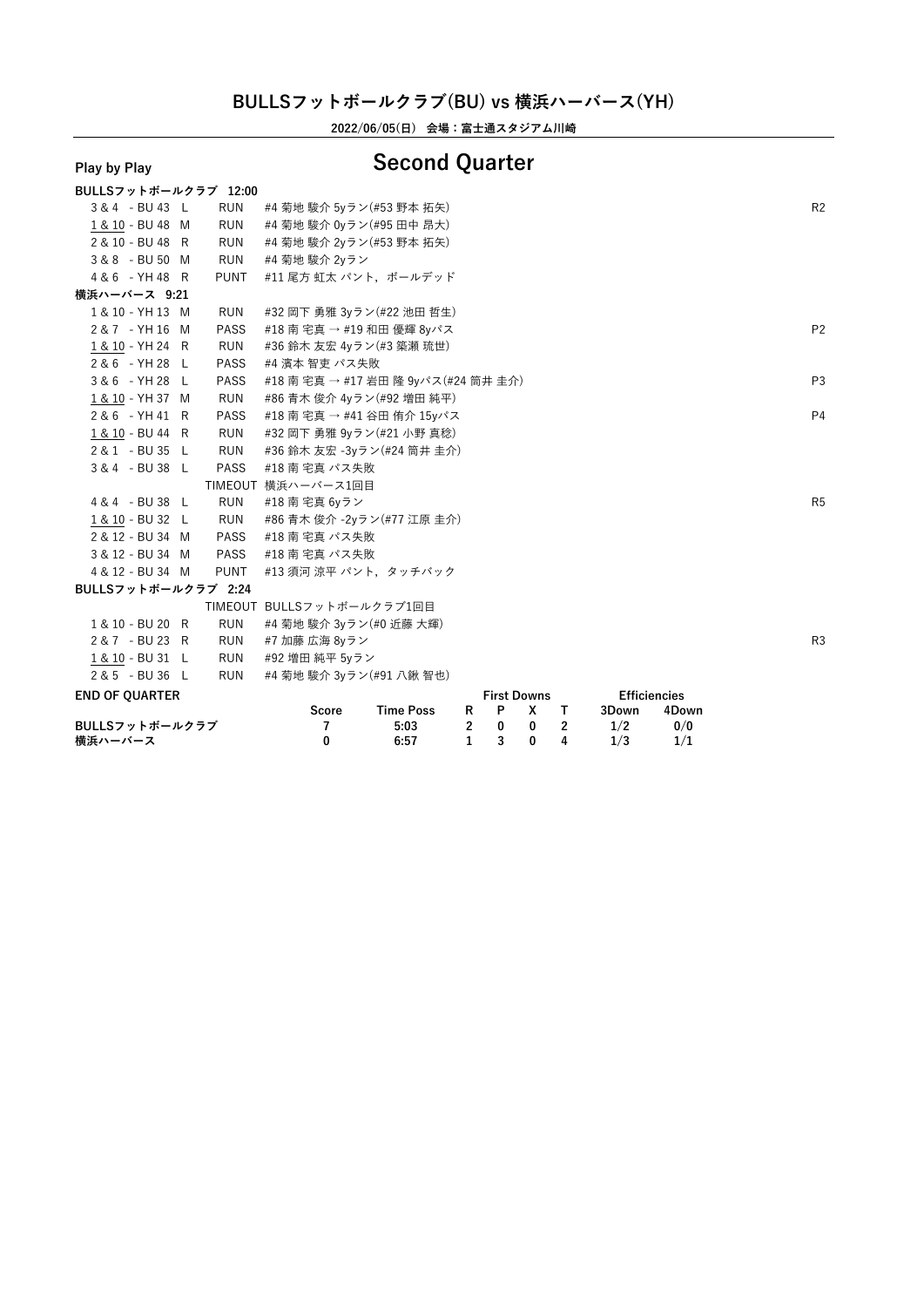**2022/06/05(日) 会場:富士通スタジアム川崎**

| 構近ハーバース                        | $\mathbf{0}$                         | 2:18                                             |              | 000                       |                          | $\mathbf{0}$            | 0/1                          | 0/0   |                |
|--------------------------------|--------------------------------------|--------------------------------------------------|--------------|---------------------------|--------------------------|-------------------------|------------------------------|-------|----------------|
| BULLSフットボールクラブ                 | 7                                    | 9:42                                             | $\mathbf{3}$ | $\overline{\mathbf{0}}$   | $\overline{\phantom{0}}$ | $\overline{\mathbf{3}}$ | 2/3                          | 0/0   |                |
| <b>END OF OUARTER</b>          | Score                                | <b>Time Poss</b>                                 |              | <b>First Downs</b><br>R P | X                        | $\mathsf{T}$            | <b>Efficiencies</b><br>3Down | 4Down |                |
| 2 & 7 - YH 46 M<br><b>RUN</b>  | #4 菊地 駿介 3yラン                        |                                                  |              |                           |                          |                         |                              |       |                |
| 1 & 10 - YH 49 M<br><b>RUN</b> | #92 増田 純平 3yラン(#37 田邊 奨人)            |                                                  |              |                           |                          |                         |                              |       |                |
| 3 & 2 - BU 46 R<br>RUN         | #92 増田 純平 5yラン                       |                                                  |              |                           |                          |                         |                              |       | R <sub>6</sub> |
| 2 & 8 - BU 40 R<br><b>RUN</b>  | #4 菊地 駿介 6yラン(#99 井手 雅浩)             |                                                  |              |                           |                          |                         |                              |       |                |
| 1 & 10 - BU 38 R<br><b>RUN</b> | #4 菊地 駿介 2yラン(#1 藤本 健士)              |                                                  |              |                           |                          |                         |                              |       |                |
| 3 & 7 - BU 25 M<br>RUN         | #4 菊地 駿介 13yラン                       |                                                  |              |                           |                          |                         |                              |       | R <sub>5</sub> |
| 2 & 11 - BU 21 M<br><b>RUN</b> | #92 増田 純平 4yラン(#95 田中 昂大)            |                                                  |              |                           |                          |                         |                              |       |                |
| 1 & 10 - BU 22 R<br>RUN        | #4 菊地 駿介 -1yラン(#57 青木 俊樹)            |                                                  |              |                           |                          |                         |                              |       |                |
| BULLSフットボールクラブ 5:39            |                                      |                                                  |              |                           |                          |                         |                              |       |                |
| 4 & 3 - YH 36 L<br><b>PUNT</b> | #1 藤本 健士 パント, ボールデッド                 |                                                  |              |                           |                          |                         |                              |       |                |
| 3 & 4 - YH 35 L<br>RUN         | #32 岡下 勇雅 1yラン                       |                                                  |              |                           |                          |                         |                              |       |                |
| 2 & 8 - YH 31 R<br><b>PASS</b> | #4 濱本 智吏 → #44 井原 一輝 4yパス(#22 池田 哲生) |                                                  |              |                           |                          |                         |                              |       |                |
| 1 & 10 - YH 29 R<br>RUN        | #36 鈴木 友宏 2yラン                       |                                                  |              |                           |                          |                         |                              |       |                |
| 横浜ハーバース 7:57                   |                                      |                                                  |              |                           |                          |                         |                              |       |                |
| 4 & 3 - BU 41 M<br><b>PUNT</b> | #11 尾方 虹太 パント,ボールデッド                 |                                                  |              |                           |                          |                         |                              |       |                |
| 3 & 6 - BU 38 L<br><b>RUN</b>  | #4 菊地 駿介 3yラン(#97 伊藤 大貴)             |                                                  |              |                           |                          |                         |                              |       |                |
| 2 & 6 - BU 38 M<br>RUN         | #4 菊地 駿介 0yラン(#33 本田 拓也)             |                                                  |              |                           |                          |                         |                              |       |                |
| 1 & 10 - BU 34 M<br><b>RUN</b> | #7 加藤 広海 4vラン(#97 伊藤 大貴)             |                                                  |              |                           |                          |                         |                              |       |                |
| 2 & 6 - BU 27 R<br><b>RUN</b>  | #4 菊地 駿介 7yラン                        |                                                  |              |                           |                          |                         |                              |       | R4             |
| 1 & 10 - BU 23 R<br><b>RUN</b> | #92 増田 純平 4yラン                       |                                                  |              |                           |                          |                         |                              |       |                |
| BULLSフットボールクラブ 12:00           |                                      |                                                  |              |                           |                          |                         |                              |       |                |
| YH 35                          | Kick-off                             | - #29 平野 健斗 キック …BU 10,#1 村上 海渡 13yリターン(#9 森 博昭) |              |                           |                          |                         |                              |       |                |
|                                |                                      |                                                  |              |                           |                          |                         |                              |       |                |

**横浜ハーバース <sup>0</sup> 2:18 <sup>0</sup> <sup>0</sup> <sup>0</sup> <sup>0</sup> 0/1 0/0**

## **Play by Play Third Quarter**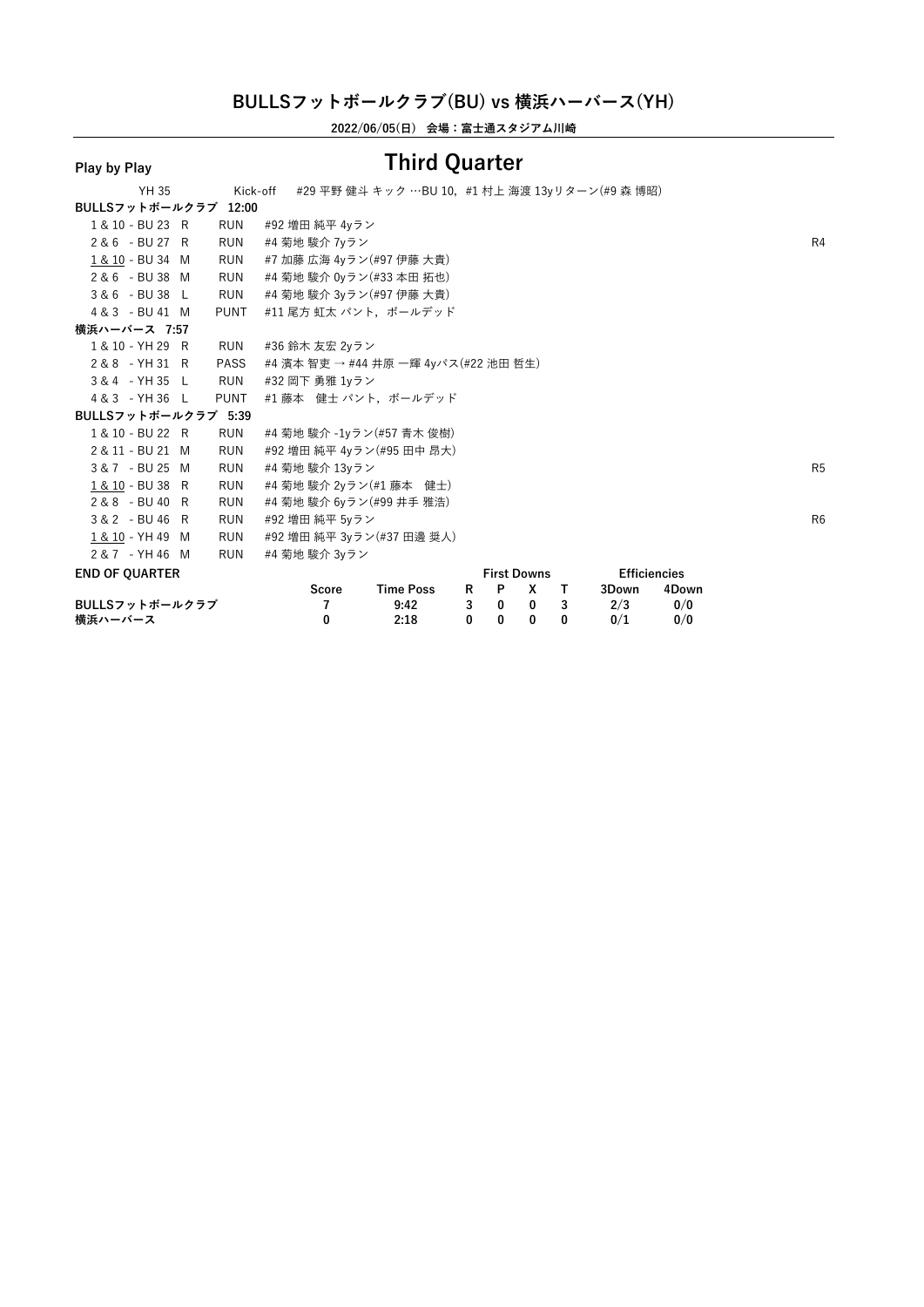**2022/06/05(日) 会場:富士通スタジアム川崎**

# **Play by Play Fourth Quarter**

|  |              | <b>RUN</b>                                                                                                                                                                                                                                                                                                                                                                                                                                                                                                                                                                                                            | #7 加藤 広海 2yラン                                                                                                |                                                                                                                                                                                                                                                                                                    |
|--|--------------|-----------------------------------------------------------------------------------------------------------------------------------------------------------------------------------------------------------------------------------------------------------------------------------------------------------------------------------------------------------------------------------------------------------------------------------------------------------------------------------------------------------------------------------------------------------------------------------------------------------------------|--------------------------------------------------------------------------------------------------------------|----------------------------------------------------------------------------------------------------------------------------------------------------------------------------------------------------------------------------------------------------------------------------------------------------|
|  |              |                                                                                                                                                                                                                                                                                                                                                                                                                                                                                                                                                                                                                       | +Penalty BU #73 ホールディング (ディクライン)                                                                             |                                                                                                                                                                                                                                                                                                    |
|  |              | <b>PUNT</b>                                                                                                                                                                                                                                                                                                                                                                                                                                                                                                                                                                                                           | #11 尾方 虹太 パント, タッチバック                                                                                        |                                                                                                                                                                                                                                                                                                    |
|  |              |                                                                                                                                                                                                                                                                                                                                                                                                                                                                                                                                                                                                                       |                                                                                                              |                                                                                                                                                                                                                                                                                                    |
|  |              | PASS                                                                                                                                                                                                                                                                                                                                                                                                                                                                                                                                                                                                                  | #18 南 宅真 → #19 和田 優輝 27yパス                                                                                   | P <sub>6</sub>                                                                                                                                                                                                                                                                                     |
|  |              | RUN                                                                                                                                                                                                                                                                                                                                                                                                                                                                                                                                                                                                                   | #4 濱本 智吏 4yラン(#54 高橋 直也)                                                                                     |                                                                                                                                                                                                                                                                                                    |
|  |              | PASS                                                                                                                                                                                                                                                                                                                                                                                                                                                                                                                                                                                                                  | #18 南 宅真 → #41 谷田 侑介 10yパス                                                                                   | P7                                                                                                                                                                                                                                                                                                 |
|  |              | RUN                                                                                                                                                                                                                                                                                                                                                                                                                                                                                                                                                                                                                   | #36 鈴木 友宏 -4yラン                                                                                              |                                                                                                                                                                                                                                                                                                    |
|  |              | PASS                                                                                                                                                                                                                                                                                                                                                                                                                                                                                                                                                                                                                  | #18 南 宅真 パス失敗                                                                                                |                                                                                                                                                                                                                                                                                                    |
|  |              | PASS                                                                                                                                                                                                                                                                                                                                                                                                                                                                                                                                                                                                                  | #18 南 宅真 → #11 佐藤 寛人 11yパス                                                                                   |                                                                                                                                                                                                                                                                                                    |
|  |              |                                                                                                                                                                                                                                                                                                                                                                                                                                                                                                                                                                                                                       |                                                                                                              |                                                                                                                                                                                                                                                                                                    |
|  |              | <b>PASS</b>                                                                                                                                                                                                                                                                                                                                                                                                                                                                                                                                                                                                           | #18 南 宅真 パス失敗- No Play- No Count                                                                             |                                                                                                                                                                                                                                                                                                    |
|  |              |                                                                                                                                                                                                                                                                                                                                                                                                                                                                                                                                                                                                                       | +Penalty BU パスインターフェア 4y 罰退                                                                                  | X8                                                                                                                                                                                                                                                                                                 |
|  |              | RUN                                                                                                                                                                                                                                                                                                                                                                                                                                                                                                                                                                                                                   | #4 濱本 智吏 14yラン                                                                                               | R <sub>9</sub>                                                                                                                                                                                                                                                                                     |
|  |              | PASS                                                                                                                                                                                                                                                                                                                                                                                                                                                                                                                                                                                                                  | #18 南 宅真 パス失敗                                                                                                |                                                                                                                                                                                                                                                                                                    |
|  |              | PASS                                                                                                                                                                                                                                                                                                                                                                                                                                                                                                                                                                                                                  | #18 南 宅真 パス失敗                                                                                                |                                                                                                                                                                                                                                                                                                    |
|  |              | <b>PASS</b>                                                                                                                                                                                                                                                                                                                                                                                                                                                                                                                                                                                                           | #18 南 宅真 パス失敗                                                                                                |                                                                                                                                                                                                                                                                                                    |
|  |              |                                                                                                                                                                                                                                                                                                                                                                                                                                                                                                                                                                                                                       |                                                                                                              |                                                                                                                                                                                                                                                                                                    |
|  |              | <b>PASS</b>                                                                                                                                                                                                                                                                                                                                                                                                                                                                                                                                                                                                           | #18 南 宅真 パス失敗                                                                                                |                                                                                                                                                                                                                                                                                                    |
|  |              |                                                                                                                                                                                                                                                                                                                                                                                                                                                                                                                                                                                                                       |                                                                                                              |                                                                                                                                                                                                                                                                                                    |
|  |              | <b>RUN</b>                                                                                                                                                                                                                                                                                                                                                                                                                                                                                                                                                                                                            | #92 増田 純平 3yラン                                                                                               |                                                                                                                                                                                                                                                                                                    |
|  |              | RUN                                                                                                                                                                                                                                                                                                                                                                                                                                                                                                                                                                                                                   | #92 増田 純平 3yラン(#91 八鍬 智也)                                                                                    |                                                                                                                                                                                                                                                                                                    |
|  |              | <b>RUN</b>                                                                                                                                                                                                                                                                                                                                                                                                                                                                                                                                                                                                            | #4 菊地 駿介 -2yラン(#34 住本 壮)                                                                                     |                                                                                                                                                                                                                                                                                                    |
|  |              | <b>PUNT</b>                                                                                                                                                                                                                                                                                                                                                                                                                                                                                                                                                                                                           | #11 尾方 虹太 パント …YH 46,#8 山田 一輝 0yリターン                                                                         |                                                                                                                                                                                                                                                                                                    |
|  |              |                                                                                                                                                                                                                                                                                                                                                                                                                                                                                                                                                                                                                       |                                                                                                              |                                                                                                                                                                                                                                                                                                    |
|  |              | <b>PASS</b>                                                                                                                                                                                                                                                                                                                                                                                                                                                                                                                                                                                                           | #18 南 宅真 → #41 谷田 侑介 5yパス                                                                                    |                                                                                                                                                                                                                                                                                                    |
|  |              | <b>PASS</b>                                                                                                                                                                                                                                                                                                                                                                                                                                                                                                                                                                                                           | #18 南 宅真 パス失敗                                                                                                |                                                                                                                                                                                                                                                                                                    |
|  |              | RUN                                                                                                                                                                                                                                                                                                                                                                                                                                                                                                                                                                                                                   | #18 南 宅真 7yラン                                                                                                | R <sub>10</sub>                                                                                                                                                                                                                                                                                    |
|  |              | PASS                                                                                                                                                                                                                                                                                                                                                                                                                                                                                                                                                                                                                  | #4 濱本 智吏 → #11 佐藤 寛人 9yパス                                                                                    |                                                                                                                                                                                                                                                                                                    |
|  |              | RUN                                                                                                                                                                                                                                                                                                                                                                                                                                                                                                                                                                                                                   | #36 鈴木 友宏 6yラン                                                                                               | R11                                                                                                                                                                                                                                                                                                |
|  |              | <b>PASS</b>                                                                                                                                                                                                                                                                                                                                                                                                                                                                                                                                                                                                           | #18 南 宅真 → #19 和田 優輝 27yパス, TOUCHDOWN                                                                        | P12                                                                                                                                                                                                                                                                                                |
|  |              |                                                                                                                                                                                                                                                                                                                                                                                                                                                                                                                                                                                                                       | Extra Point, #13 須河 涼平 キック(H/#7 藤本 勇仁), GOOD                                                                 |                                                                                                                                                                                                                                                                                                    |
|  |              |                                                                                                                                                                                                                                                                                                                                                                                                                                                                                                                                                                                                                       | BU 7 YH 7, 6 plays, 54 yards, 0 penalty, 2:33 drive                                                          |                                                                                                                                                                                                                                                                                                    |
|  |              |                                                                                                                                                                                                                                                                                                                                                                                                                                                                                                                                                                                                                       |                                                                                                              |                                                                                                                                                                                                                                                                                                    |
|  |              |                                                                                                                                                                                                                                                                                                                                                                                                                                                                                                                                                                                                                       |                                                                                                              |                                                                                                                                                                                                                                                                                                    |
|  |              |                                                                                                                                                                                                                                                                                                                                                                                                                                                                                                                                                                                                                       |                                                                                                              |                                                                                                                                                                                                                                                                                                    |
|  |              |                                                                                                                                                                                                                                                                                                                                                                                                                                                                                                                                                                                                                       |                                                                                                              | R7                                                                                                                                                                                                                                                                                                 |
|  |              |                                                                                                                                                                                                                                                                                                                                                                                                                                                                                                                                                                                                                       |                                                                                                              | R <sub>8</sub>                                                                                                                                                                                                                                                                                     |
|  |              |                                                                                                                                                                                                                                                                                                                                                                                                                                                                                                                                                                                                                       |                                                                                                              |                                                                                                                                                                                                                                                                                                    |
|  |              |                                                                                                                                                                                                                                                                                                                                                                                                                                                                                                                                                                                                                       |                                                                                                              |                                                                                                                                                                                                                                                                                                    |
|  |              |                                                                                                                                                                                                                                                                                                                                                                                                                                                                                                                                                                                                                       |                                                                                                              |                                                                                                                                                                                                                                                                                                    |
|  |              |                                                                                                                                                                                                                                                                                                                                                                                                                                                                                                                                                                                                                       |                                                                                                              |                                                                                                                                                                                                                                                                                                    |
|  |              | FG                                                                                                                                                                                                                                                                                                                                                                                                                                                                                                                                                                                                                    | #54 高橋 直也 42vトライ(H/#7 加藤 広海),GOOD                                                                            |                                                                                                                                                                                                                                                                                                    |
|  | <b>YH 35</b> | 3 & 4 - YH 43 L<br>4 & 2 - YH 41 R<br>1 & 10 - YH 20 L<br>1 & 10 - YH 47 R<br>2 & 6 - BU 49 R<br>1 & 10 - BU 39 L<br>2 & 14 - BU 43 M<br>3 & 14 - BU 43 M<br>4 & 3 - BU 32 R<br>1 & 10 - BU 28 L<br>1 & 10 - BU 14 L<br>2 & 10 - BU 14 L<br>3 & 10 - BU 14 L<br>4 & 10 - BU 14 L<br>1 & 10 - BU 14 R<br>2 & 7 - BU 17 M<br>3 & 4 - BU 20 M<br>4 & 6 - BU 18 M<br>横浜ハーバース 5:22<br>1 & 10 - YH 46 L<br>2 & 5 - BU 49 L<br>3 & 5 - BU 49 L<br>1 & 10 - BU 42 L<br>2 & 1 - BU 33 L<br>1 & 10 - BU 27 L<br>1 & 10 - BU 30 R<br>2 & 8 - BU 32 R<br>1 & 10 - BU 40 M<br>1 & 10 - YH 32 L<br>2 & 6 - YH 28 M<br>3&3 - YH 25 L | 横浜ハーバース 11:23<br>BULLSフットボールクラブ 7:47<br>BULLSフットボールクラブ 2:49<br>RUN<br>RUN<br>RUN<br><b>RUN</b><br><b>RUN</b> | BULLSフットボールクラブ 12:00<br>TIMEOUT BULLSフットボールクラブ1回目<br>TIMEOUT 横浜ハーバース1回目<br>#1 藤本 健士 キック …BU 15,#1 村上 海渡 15yリターン<br>Kick-off<br>#92 増田 純平 2yラン<br>#7 加藤 広海 8yラン(#9 森 博昭)<br>#92 増田 純平 28yラン(#29 平野 健斗)<br>#7 加藤 広海 4yラン<br>TIMEOUT BULLSフットボールクラブ2回目<br>#92 増田 純平 3yラン<br>TIMEOUT BULLSフットボールクラブ3回目 |

|                       |       | BU 10 YH 7, 5 plays, 45 yards, 0 penalty, 2:49 drive |  |                    |       |                     |  |
|-----------------------|-------|------------------------------------------------------|--|--------------------|-------|---------------------|--|
| <b>END OF QUARTER</b> |       |                                                      |  | <b>First Downs</b> |       | <b>Efficiencies</b> |  |
|                       | Score | <b>Time Poss</b>                                     |  |                    | 3Down | 4Down               |  |
| BULLSフットボールクラブ        | 10    | 5:51                                                 |  |                    | 0/2   | 0/0                 |  |
| 横浜ハーバース               |       | 6:09                                                 |  |                    | 1/3   | 0/1                 |  |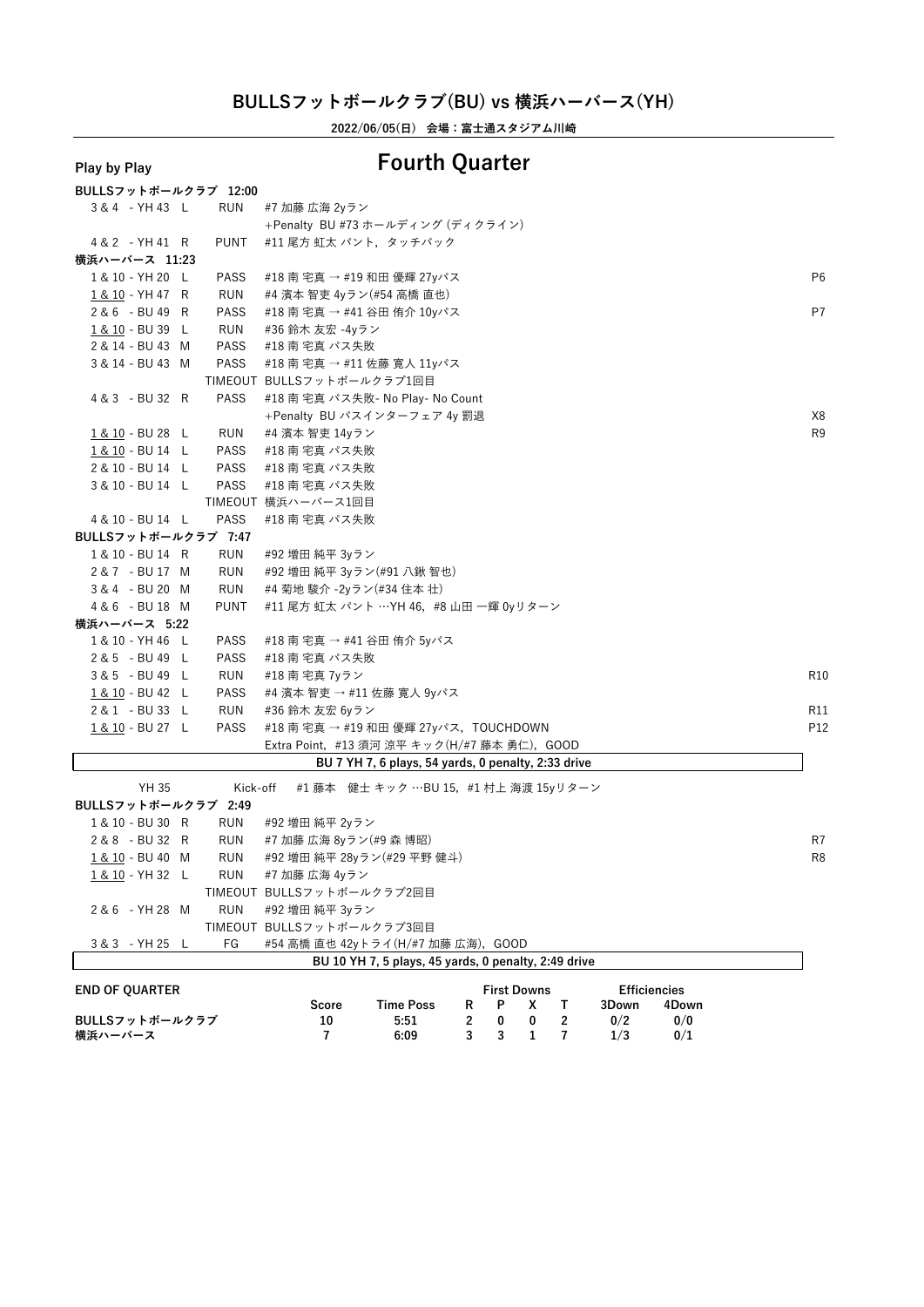**2022/06/05(日) 会場:富士通スタジアム川崎**

# **Lineups**

|               | BULLSフットボールクラブ |              | 横浜ハーバース               |
|---------------|----------------|--------------|-----------------------|
| Offense       | Defense        | Offense      | Defense               |
| #78 OL 高橋 尚孝  | #5 LB 椙村 草太    | #50 OL 山﨑 瑠  | #91 DL 八鍬 智也          |
| #52 OL 小俣 雄大  | #54 LB/ 高橋 直也  | #740L 橋本 隆司  | #95 DL 田中 昂大          |
| #51 OL 前波 真輝  | #81 DL 坪井 太郎   | #760L 油田 強   | #97 DL 伊藤 大貴          |
| #73 OL 木月 勇助  | #6 DL 櫻井 真吾    | #510L 明石 昌也  | #99 DL 井手 雅浩          |
| #64 OL 田中 秀泰  | #24 LB/ 筒井 圭介  | #590L 法貴 健哲  | #5 LB 高田 優樹           |
| #1 WR 村上 海渡   | #45 LB/ 五十嵐 悠真 | #4 OB 濱本 智吏  | #0 LB 近藤 大輝           |
| #11 WR,尾方 虹太  | #92 LB/ 増田 純平  | #32 RB 岡下 勇雅 | #34 LB 住本 壮           |
| #24 LB/ 筒井 圭介 | #3 DB 築瀬 琉世    | #19WR 和田 優輝  | #27 DB 木村 純貴          |
| #7 WR,加藤 広海   | #22 DB/池田 哲生   | #41 WR 谷田 侑介 | #31 DB 一光 洋佑          |
| #30 DL/吉原 息吹樹 | #23 DB 西山 孟    | #11WR 佐藤 寛人  | #29 DB 平野 健斗          |
| #4 WR 菊地 駿介   | #8 DB 渡邉 啓太    | #17WR 岩田 隆   | #24 DB 山﨑 優           |
| #54 LB/ 高橋 直也 | #11 WR,尾方 虹太   | #29DB 平野 健斗  | LB.<br>健士<br>#1<br>藤本 |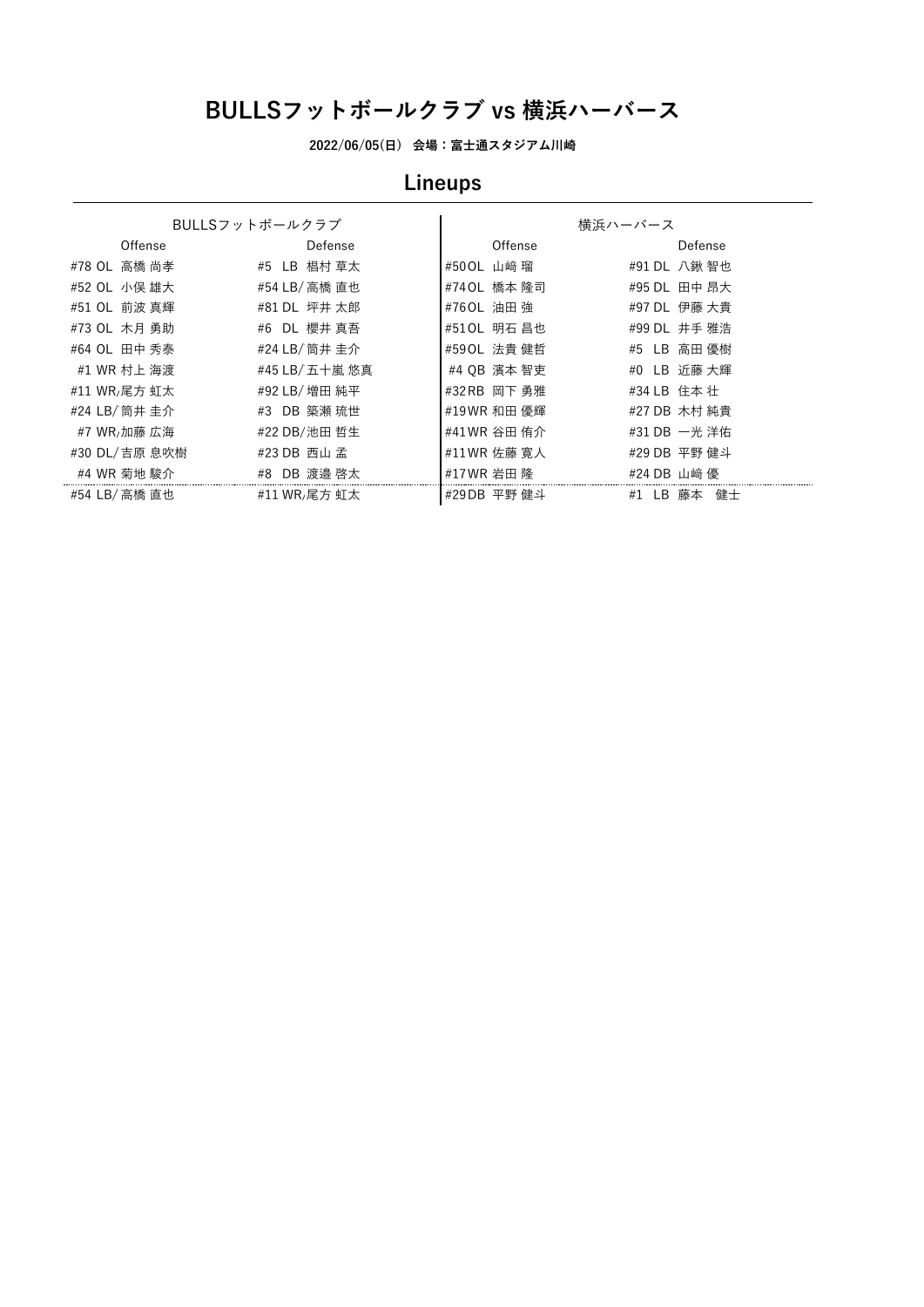出場選手確認書

BU

大会本部<br>確認者名

# チーム名:BULLSフットボールクラブ

VS 対戦 *BA 20 20 20*  横浜11-1-2

2018

|                |          |           | 試合日(西暦):      | 2022年6月5日<br>also are |                                   |           |                      |       | 試合会場   |           | 127112<br>富士通スタジアム川崎 |    |      |
|----------------|----------|-----------|---------------|-----------------------|-----------------------------------|-----------|----------------------|-------|--------|-----------|----------------------|----|------|
| NO.D           | No(2)    | N/A       | 備考            | Pos.                  | 氏名                                | ふりがな      | $NO.$ <sup>(1)</sup> | No(2) | N/A    | 備考        | Pos.                 | 氏名 | ふりがな |
| $\mathbf{1}$   |          |           | ☆             | WR                    | 村上 海渡                             | むらか みかいと  |                      |       |        |           |                      |    |      |
| 3              |          |           | ☆             | DB                    | 築瀬 琉世                             | ちくせ りゅうせい |                      |       |        |           |                      |    |      |
| $\overline{4}$ |          |           |               | <b>RB</b>             | 菊地 駿介                             | きくち しゅんすけ |                      |       |        |           |                      |    |      |
| 5              |          | $\approx$ | ☆             | LB                    | 椙村 草太                             | すぎむら そうた  |                      |       |        |           |                      |    |      |
| 6              |          |           |               | DL                    | 櫻井 真吾                             | さくらい しんご  |                      |       |        |           |                      |    |      |
| $\overline{7}$ |          |           |               | WR/QB                 | 加藤 広海                             | かとう ひろみ   |                      |       |        |           |                      |    |      |
| 8              |          |           |               | DB                    | 渡邉 啓太                             | わたなべ けいた  |                      |       |        |           |                      |    |      |
| 11             |          |           | ☆             | WR/K/F                | 尾方 虹太                             | おがた こうた   |                      |       |        |           |                      |    |      |
| 16             |          |           |               | QB                    | 高澤 聖也                             | たかさわ せいや  |                      |       |        |           |                      |    |      |
| 17             |          |           | ☆             | QB                    | 中川 諒                              | なかがわ りょう  |                      |       |        |           |                      |    |      |
| 21             |          |           |               | DB                    | 小野 真稔                             | おの まさとし   |                      |       |        |           |                      |    |      |
| 22             |          |           | V             | DB/RB                 | 池田 哲生                             | いけだ てつお   |                      |       |        |           |                      |    |      |
| 23             |          |           | 奇             | DB                    | 西山 孟                              | にしやま たけし  |                      |       |        |           |                      |    |      |
| 24             |          |           |               | LB/TE                 | 筒井 圭介                             | つつい けいすけ  |                      |       |        |           |                      |    |      |
| 28             |          |           |               | DB                    | 新井 啓太                             | あらい けいた   |                      |       |        |           |                      |    |      |
| 30             |          |           |               | DL/RB                 | 吉原 息吹樹                            | よしはら いぶき  |                      |       |        |           |                      |    |      |
| 45             |          |           | ☆             | LB/TE                 | 五十嵐 悠真                            | いがらし ゆうま  |                      |       |        |           |                      |    |      |
| 51             |          |           | V             | OL                    | 前波 真輝                             | まえば まさき   |                      |       |        |           |                      |    |      |
| 52             |          |           | V             | OL                    | 小俣 雄大                             | おまた ゆうだい  |                      |       |        |           |                      |    |      |
| 54             |          |           |               | LB/K/F                | 高橋 直也                             | たかはし なおや  |                      |       |        |           |                      |    |      |
| 55-            | 72       |           | $\frac{1}{M}$ | OL                    | 永山 哲平                             | ながやま てっぺい |                      |       |        |           |                      |    |      |
| 诠              | 64       |           |               | OL                    | 田中 秀泰                             | たなか しげひろ  |                      |       |        |           |                      |    |      |
| 73             |          |           |               | OL                    | 木月 勇助                             | きづき ゆうすけ  |                      |       |        |           |                      |    |      |
| 77             |          |           |               | DL.                   | 江原 圭介                             | えはら けいすけ  |                      |       |        |           |                      |    |      |
| 78             |          |           |               | OL                    | 高橋 尚孝                             | たかはし なおたか |                      |       |        |           |                      |    |      |
| 81             |          |           |               | DL                    | 坪井 太郎                             | つぼい たろう   |                      |       |        |           |                      |    |      |
| 91             |          |           | ☆             | DL                    | 山下 泰正                             | やました たいせい |                      |       |        |           |                      |    |      |
| 92             |          |           | C             | LB/RB                 | 増田 純平                             | ますだ じゅんぺい |                      |       |        |           |                      |    |      |
|                |          |           |               |                       |                                   |           |                      |       |        |           |                      |    |      |
|                |          |           |               |                       |                                   |           |                      |       |        |           |                      |    |      |
|                |          |           |               |                       |                                   |           |                      |       |        |           |                      |    |      |
|                |          |           |               |                       |                                   |           | 45                   |       |        |           |                      |    |      |
|                |          |           |               |                       |                                   |           |                      |       |        | 本日の出場選手数: |                      | 28 | 名    |
|                |          |           |               |                       |                                   |           |                      |       |        |           |                      |    |      |
|                |          |           |               |                       |                                   |           |                      |       | チーム代表者 |           |                      |    | 鈴木伸佳 |
|                |          |           |               |                       | ※備考欄に〔C:キャプテン、V:バイスキャプテン;☆:新人·移籍〕 |           |                      |       |        | 本日の医務担当者  |                      |    |      |
|                | コイントス参加者 |           |               | 番号                    | 氏名                                |           |                      |       |        | Œ.        |                      |    | 立野 廊 |
|                |          |           |               |                       |                                   |           |                      |       |        |           |                      |    |      |

|    | 氏名                         |  |
|----|----------------------------|--|
|    | 增田純平                       |  |
|    | $\mathcal{L}(\mathcal{A})$ |  |
| m. |                            |  |
|    |                            |  |

★大会本部へ試合開始予定時間の90分前迄に、5部提出してください。<br>1. 選手登録の内容を正確に転記し、変更がある場合は朱書きにて明示すること。<br>2. 所属するディビジョンの運営基準に基づき、N/Aへ試合不参加選手を✔で記載すること。

|        | _______ |
|--------|---------|
| ______ |         |

有

AEDの有無